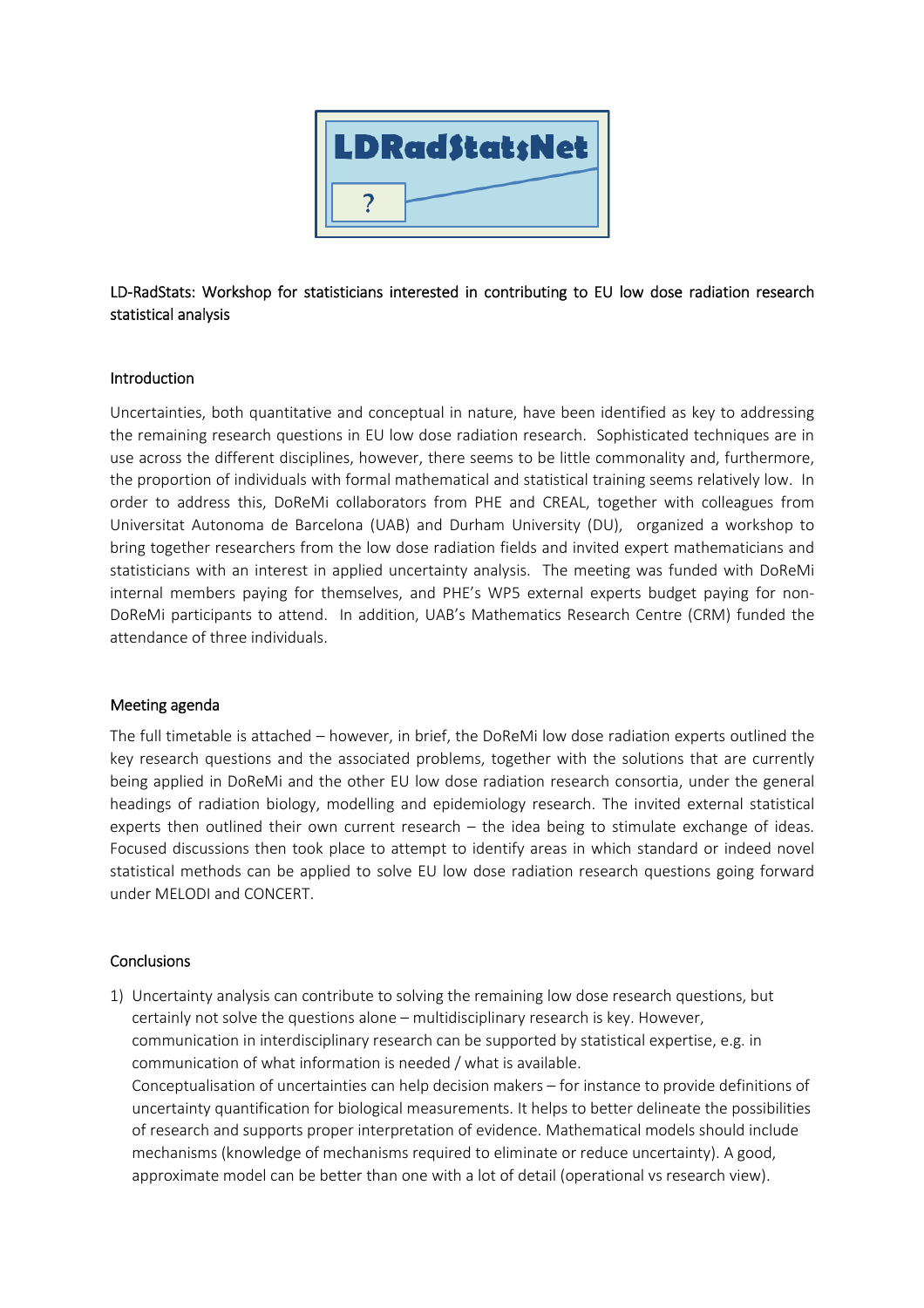Furthermore, quantitative uncertainty assessment is a necessary premise for any validation of techniques or hypothesis.

- 2) Specific areas to which we can contribute now include:
	- The inverse regression step should be revised. Translation of variability of the response variable to uncertainty of the exposure variable is currently rather primitive although the same problem is expected to be present in various scientific and engineering fields. Thus, it might be worthwhile spending more time in improving this step.
	- Defining biomarkers. In order to increase visibility and support utilization of biomarkers: What is a biomarker and what kind of a biomarker is it. Can we guide the act of producing biomarkers?
	- Including uncertainty in dose estimates into risk estimation, bias from confounding.
- 3) Training courses could be useful as there is still a need to understand the importance of proper, supportive, statistical analysis in many areas, but a dialogue between the researchers and statisticians is the first goal in contrast to the monologue of conventional training courses. If conventional trainings courses are planned, the target group should be young scientists who are already interested in statistical analysis (as all should be!) e.g. young bioengineers, non-radiation epidemiologists or biostatisticians with an interest in radiation and other potential recruits. Other topics could include uncertainty in cohorts (for modellers), radiation biology for non-biologists, frequently used software (+sharing).
- 4) Further general workshops similar to LDRadStats 2015 would be highly useful, but with an extended audience of both scientists already working in EU radiation research and new external attendees with statistical backgrounds – to aid networking in this field. In addition, focused workshops would be useful to bring together individuals from different fields, e.g. on measurement error (dose uncertainty) bringing together statisticians from nutritional and radiation epidemiology, for bioinformaticians (biologists who are interested in statistics!), to link to emergency preparadness, and perhaps to consider wider topics, e.g. models other than LNT.
- 5) The meeting participants all supported continuation of the informal network of scientists interested in the formal analysis of uncertainties in radiation research questions, rather than creation of a formal network at this stage. Ideas included creation of an internet forum where people can ask questions, mailing lists and a database of papers to share knowledge. However, for the network to have an impact, increased visibility of the availability of the informal network as a resource for EU radiation research will be needed – actions 2 – 5 result from this.

## Actions

- 1) The meeting participants will contribute to a special issue of extended abstracts for Research Perspectives CRM Barcelona' subseries of the Birkhäuser's series Trends in Mathematics, to be guest edited by the meeting organisers (Ainsbury, Puig, Einbeck, Cardis). The due date for submissions is mid January, with publication expected in Spring 2016.
- 2) The informal network will henceforth be called LDRadStatsNet and will be given a logo to aid 'branding' and visibility. Liz Ainsbury (liz.ainsbury@phe.gov.uk) will manage the list of names of network members (one contact name per institute) and will act as an informal contact point through which questions from the community can be addressed to the network's members. Update 17/12/15 – Initial logo at the top of this report, to be reviewed at next meeting.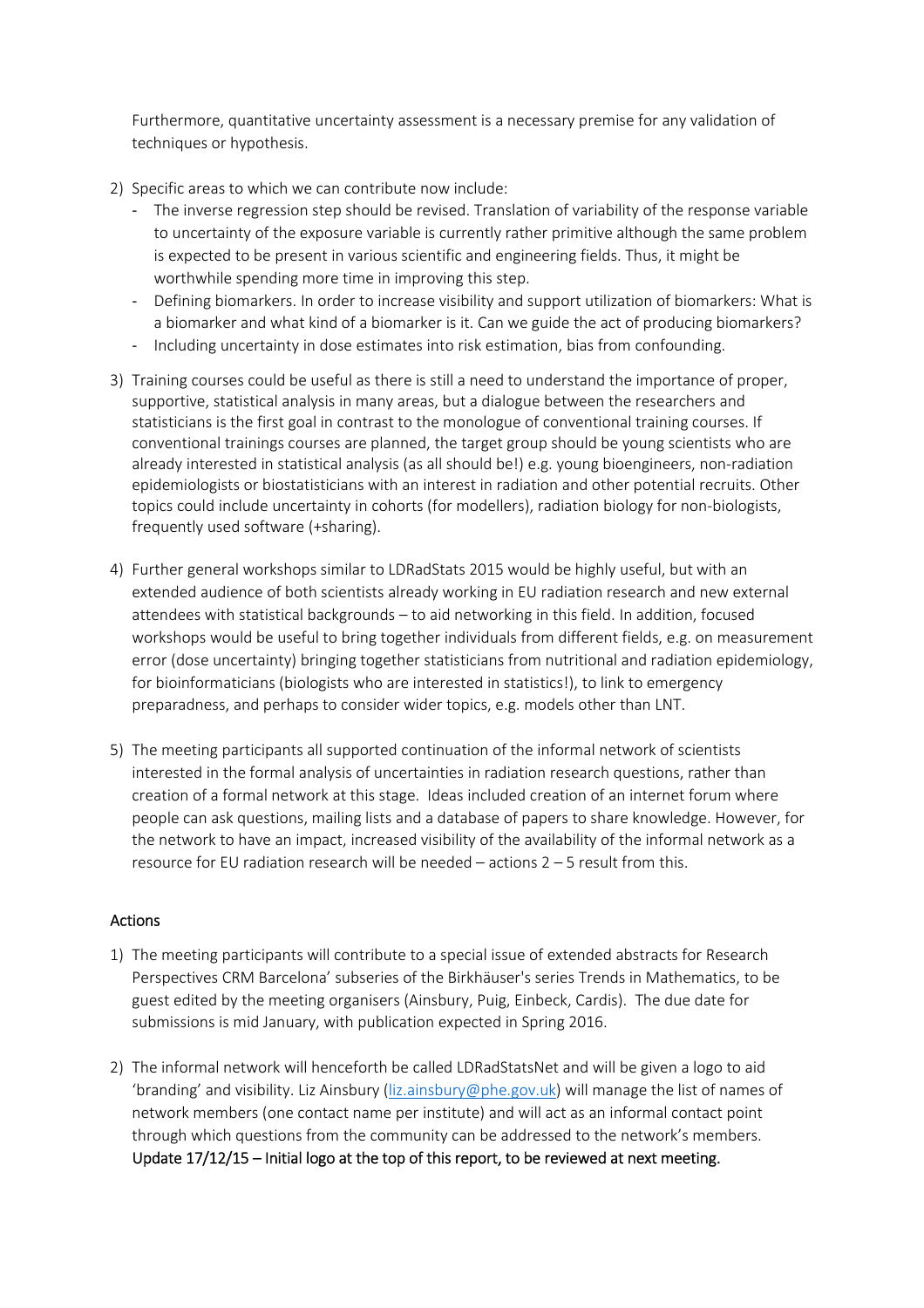- 3) The meeting report will be sent to the DoReMi MB, presentations will be placed online, and Simon Bouffler (WP 5 lead) will give a brief report on the meeting during his WP5 presentation at the DoReMi final meeting. Update 17/12/15 - this action is complete.
- 4) The possibility to set up meetings on a semi-regular basis for instance by teleconference once every 6 month – will be explored. In that case, meetings would be advertised and open to everyone interested (for instance scientists from DoReMi who have a statistical problem), but young scientists would be particular welcome.
- 5) Other possibilities to support communication and collaboration on a case-by-case basis will be further explored.
- 6) The possibility to set up another LDRadStats meeting in 2016 or 2017 will be explored. Update 17/12/15 – Meeting at Radiation Protection Week 2016 has been proposed.
- 7) The possibility to set up a training course under CONCERT will be explored (lead David Morina, CREAL). Update 17/12/15 – A course on epidemiological uncertainties has been submitted to the CONCERT E&T call.
- 8) The possibility to set up collaborative projects under CONCERT will be explored, the key point being that statistical development should be on the basis of formal project participation with participants receiving funding. Potential topics include:
- Guiding the translation of uncertainties in its pipeline/process from fundamental research towards radiation process.
- Guiding the translation of uncertainties from biomarkers towards epidemiology or other fields applying biomarkers.
- Ethical questions related to the prior elicitation in Bayesian analysis applied in emergency scenarios. How can users be trained in choosing priors and what are the risks?
- Biomarker development.
- Assessing the targets of low dose research.
- Uncertainty in doses.
- Developing measures to quantify and characterize the nature of uncertainties (this will support the identification of boundaries that can be excluded, potentially shed light on current disconnect nonlinearity at high doses vs no evidence of non-linearity at low doses).
- Use of methods for interval censored covariates or cure models.
- Uncertainties in the Wismut cohort (already planned, extend).
- 9) Future work might include looking to formalize the network, perhaps as a named 'infrastructure' under CONCERT.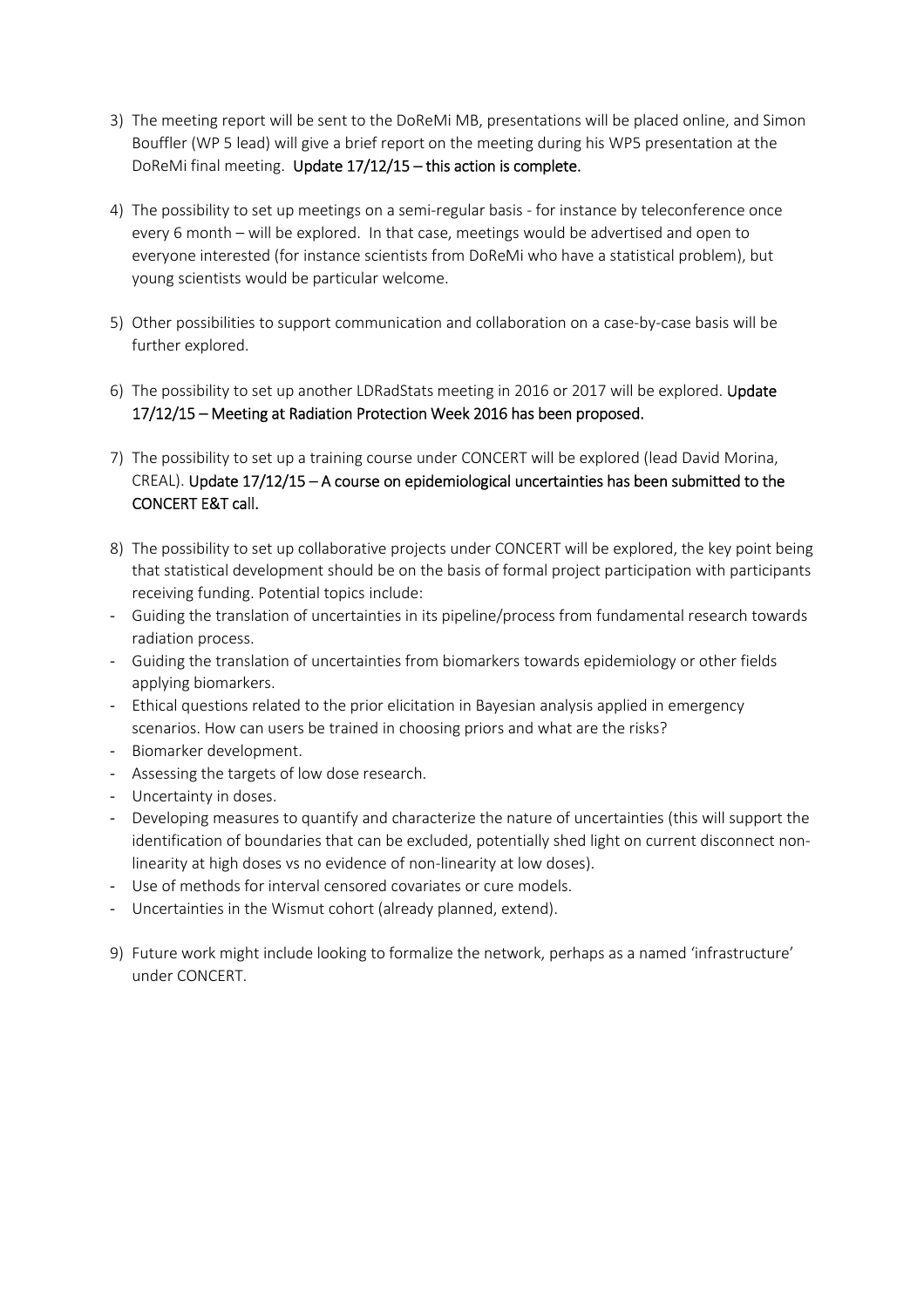

# **DoReMi LD-RadStats: Workshop for statisticians interested in contributing to EU low dose radiation research**

CREAL, Barcelona -  $26^{th}$  to  $28^{th}$  October 2015

Timetable

Note on locations:

The workshop will take place in the Xipre Room at CREAL (www.creal.cat/enindex.html), which is on Barcelona Biomedical Research Park (http://www.prbb.org/), Carrer del Dr. Aiguader, 88 08003 Barcelona, Spain.

Registration, coffee breaks and lunch will take place on the first floor terrace.

Monday  $26<sup>th</sup>$  October 2015 – DoReMi, Radiation biology and related applications

08:00 – 09:00: Registration and coffee

09:00 – 09:30: Welcome and introduction to DoReMi – Liz Ainsbury

09:30 – 10:00: Perspectives on low dose epidemiological studies - role of uncertainty – Elisabeth **Cardis** 

10:00 – 10:30: Biological dosimetry – statistical challenges – Paco Barquinero/Pere Puig

10:30 – 11:00: Coffee

11:00 – 11:30: Bayesian solutions to biodosimetry count data problems, and software solutions – Manuel Higueras

 11:30 – 12:00: Applications of count data distributions to radiation biology – Jochen Einbeck 12:00 – 12:30: Pitfalls of stochastic biomarkers: disregarding intrinsic variation – Daniel Samaga

12:30 – 13:30: Lunch

13:30 – 14:00: Heterogenous correlation of multi-level omics data for the consideration of intertumoural heterogeneity – Herbert Braselmann 14:00 – 14:30: Biophysical Monte Carlo modelling of irradiated cells – Krzysztof Fornalski 14:30 – 15:00: Semiparametric discrete kernel estimations for count data – Celestin Kokonendji

15:00 – 15:30: Coffee

15:30 – 16:00: Overview of topics related to model selection for regression - Riccardo De Bin 16:00 – 16:30: Data Integration in Early Drug Developments – Adetayo Kasim 16:30 – 17:00: A brief outlook of mathematical tools to deal with imprecise (quantitative or structural) knowledge – Eric Chojnacki